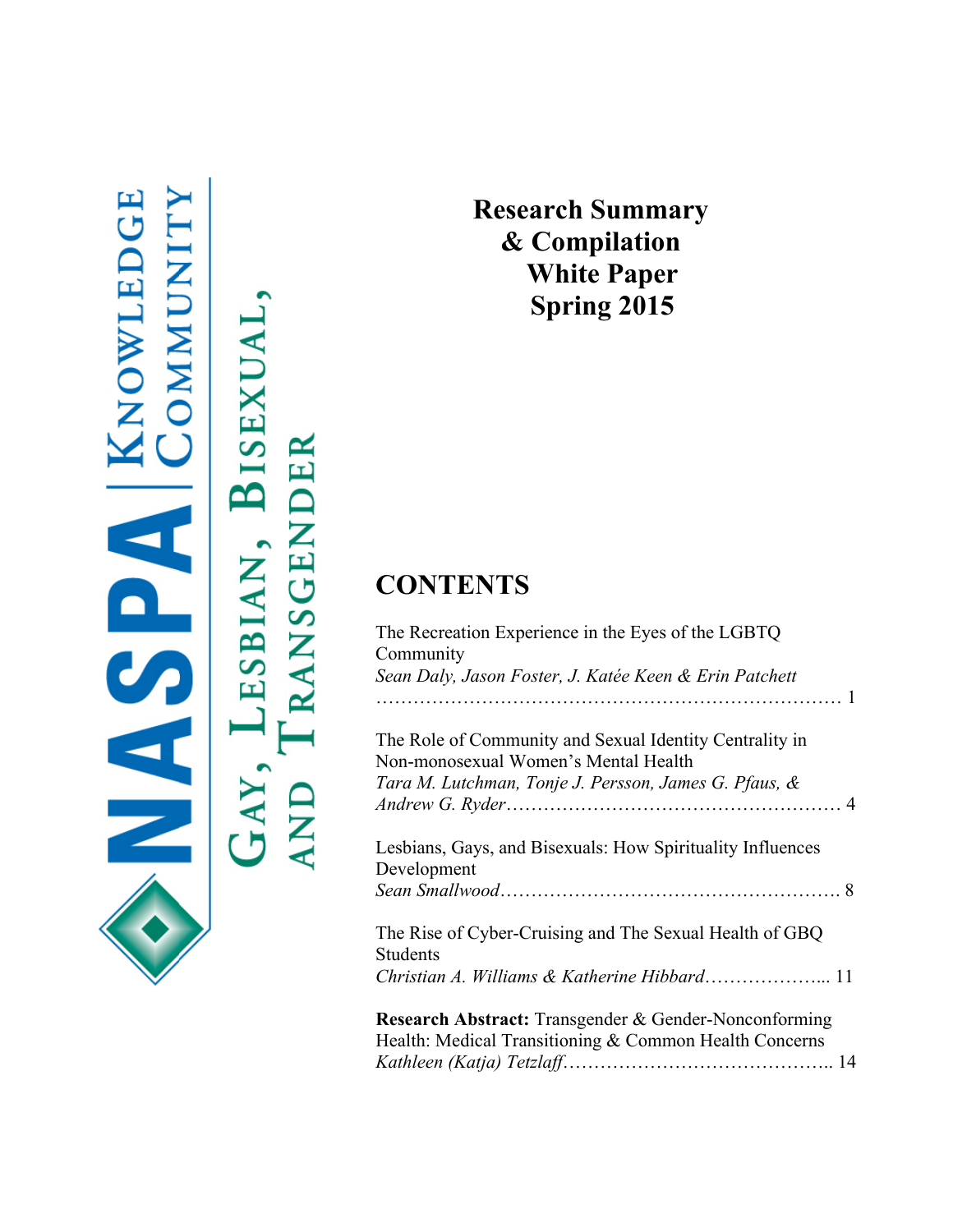The White Paper is a resource provided by the Gay, Lesbian, Bisexual and Transgender (GLBT) Knowledge Community (KC) of NASPA in fulfillment of its mission to provide avenues for the personal and professional growth of its members, increase awareness and acceptance of GLBT professionals and students, and promote understanding of GLBT professional and student needs within the field of higher education and student affairs administration.

The KC produces White Papers, which are compilations of current and cutting-edge research summaries and briefs. The goal of the White Paper is to share knowledge and information about issues related to the status of the GLBT community in higher education that will prompt discussion, further research and showcase scholarship being conducted by students and professionals in the field. Higher education and student affairs professionals can consider these recent findings/results when tailoring programmatic and pedagogical efforts on their campus. All scholars, researchers and professionals are welcome to submit summaries or briefs about their scholarship to the White Paper; membership in NASPA is not a prerequisite.

The White Paper is meant to be a space that spurs innovation, further research, and experimentation. Although contributions are welcome from all who wish to submit, space is limited and we reserve the right to hold pieces for publication in future editions of the White Paper or other GLBT KC research publication venues (blog, website, newsletter, etc.). The Core Member(s) for Research & White Paper make all editorial decisions, including acceptance, feedback on content and placement in a particular publication, in consultation with an editorial board consisting of GLBT KC volunteer members.

Our editorial board is drawn from our primary audience: student affairs administrators and practitioners. The White Paper has been used previously as a forum to offer a summary or preview of an article that has been submitted for publication in a peer-reviewed or refereed journal but it does not qualify as a reputable trade or scholarly journal.

For more information about the submission guidelines, contact the KC leadership at glbtkc@gmail.com

Suggested APA Style Citation: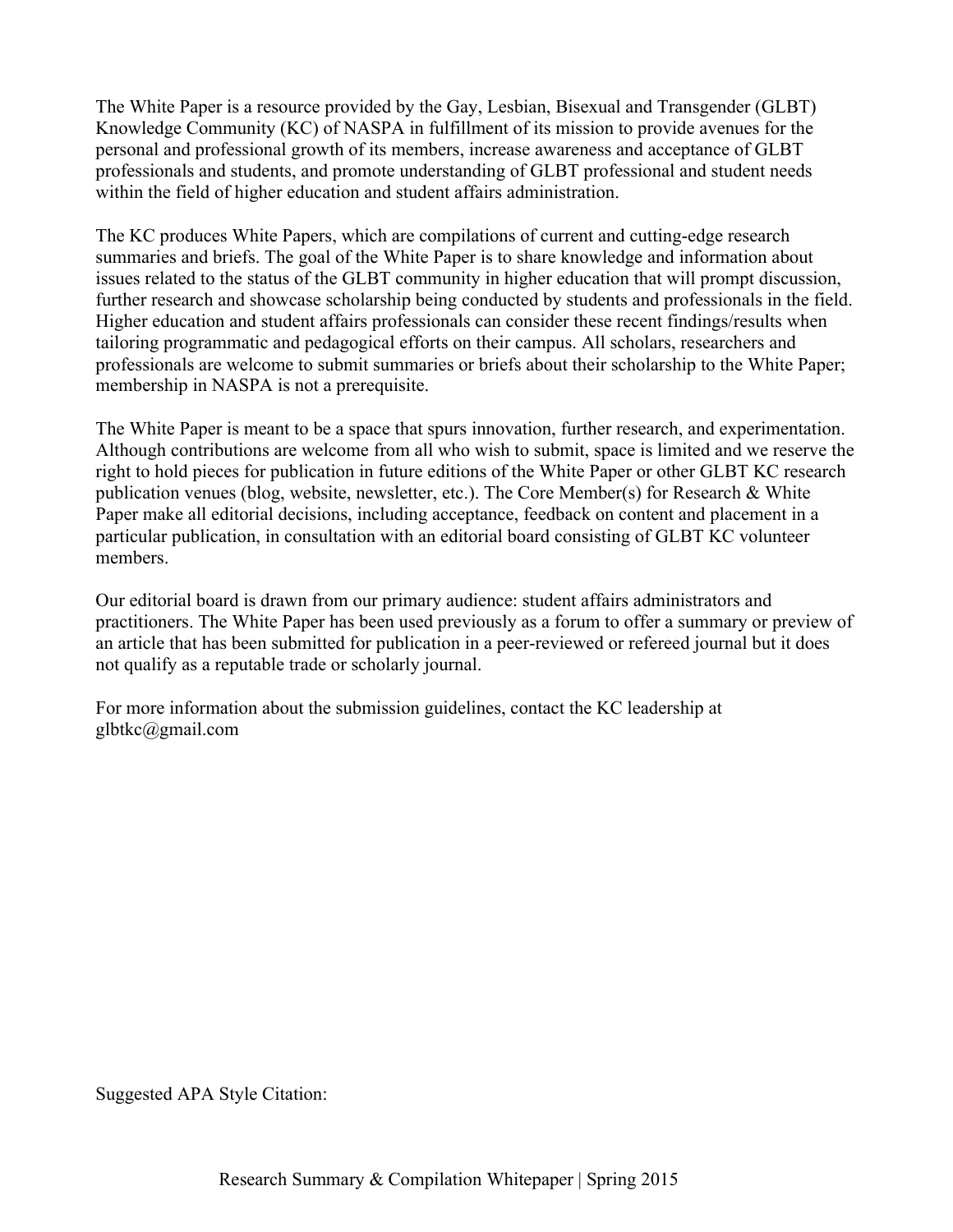Barbour, C. (2014). The lived experiences of gay and lesbian college athletes. *National Association of Student Personnel Administrators GLBT Knowledge Community White Paper*. Spring. 7-10.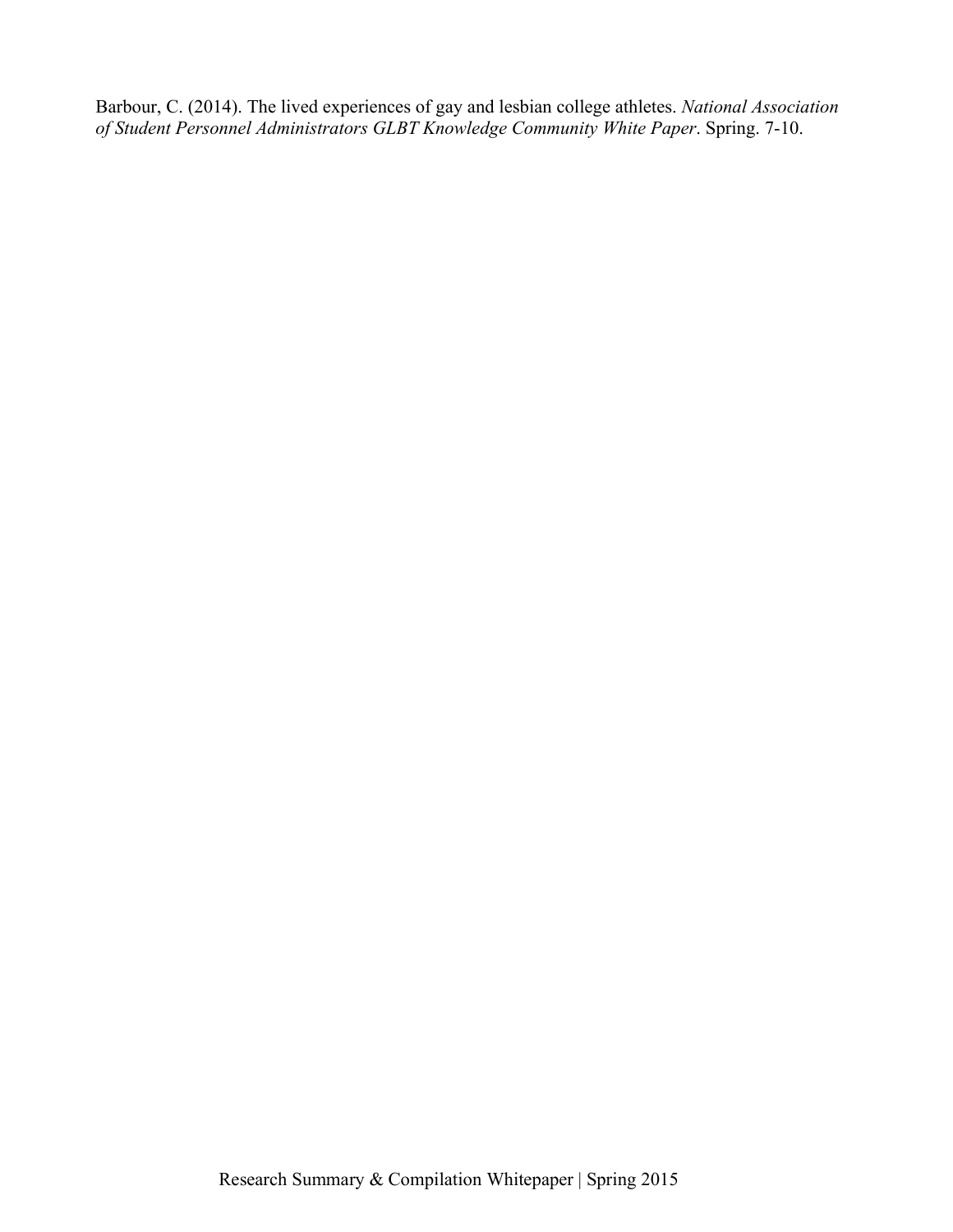

# **The Role of Community and Sexual Identity Centrality in Non-monosexual Women's Mental Health**

Tara M. Lutchman, Tonje J. Persson, James G. Pfaus & Andrew G. Ryder | Concordia University | tara.lutchman@gmail.com

#### **Introduction**

Previous studies have demonstrated that the mental health of bisexual women is worse than that of both lesbians and straight women (Bostwick, Boyd, Hughes, & McCabe, 2010; Corboz et al., 2008, Jorm, Korten, Rodgers, Jacomb, & Christensen, 2002). Although this finding has been consistently demonstrated, the explanation for these outcomes remains less clear and requires further investigation. The potential reasons for the higher levels of anxiety and depressive symptoms among bisexual women include, but are not limited to, the effect of stigma and discrimination on a person's sense of connection to a community (Bostwick, 2012; Callis, 2013; Ross, Dobinson, & Eady, 2010).

Bisexual stigma is a strong predictor of mental health (Bostwick, 2012). The link between stigma and mental health can be explained using a minority stress model, whereby mental health issues arise from taxing and difficult social environments steeped in stigma, prejudice and discrimination (Meyer, 2003). This stigma has evolved into discrimination against bisexuals by both straight and gay populations, also known as double discrimination (Mulick & Wright, 2011).

Community connectedness, or feeling that one belongs to a community, is regarded as a protective factor against poor mental health outcomes in sexual minorities (Nesmith, Burton, & Cosgrove, 1999). Because bisexual communities are often non-existent or less well established than other lesbian, gay, bisexual, transgender and queer (LGBTQ) communities (Ross et al., 2010), bisexuals often turn to a LGBTQ community for support. Whether community connectedness within a non-bisexual LGBTQ community serves as a protective factor for bisexuals is questionable, considering that bisexuals experience increased discrimination from these groups as well as from the general public. Consistent with this, bisexuals, compared to lesbians and gay men, also report feeling less acceptance from the LGBTQ communities due to the discrimination they face (Callis, 2013). Consequently, if in-group rejection (e.g., LGBTQ members rejecting bisexuals) is present, individuals tend to experience a greater negative effect on well-being than if rejected by out-group members (Myers, Spence, & Jordan, 2012). Furthermore, if one's sexual orientation is a principle element of one's sense of self, well-being then lies further vulnerable to the stresses faced as a sexual minority (Meyer, 2003). Thus, lack of LGBTQ community acceptance arguably threatens bisexuals' sense of well-being, especially for those who consider their sexual orientation as important.

It is hypothesized that: 1) LGBTQ community rejection will mediate the relation between sexual orientation and mental health; 2) sexual identity centrality (SIC; i.e., sexual orientation being central to one's overall identity) will moderate this pathway; and as an alternative exploratory avenue 3) sexual identity centrality will mediate the relation between sexual orientation and mental health.

#### **Method**

#### **Participants**

The sample (*n* = 238) consisted of 59 self-identified lesbians and 179 non-monosexuals (i.e. self-identified as mostly heterosexual, bisexual, mostly lesbian, pansexual). The mean age of participants was 27.4 years (range = 19-68). Three-quarters of the sample were Caucasian, with 78% residing in Montreal, Canada.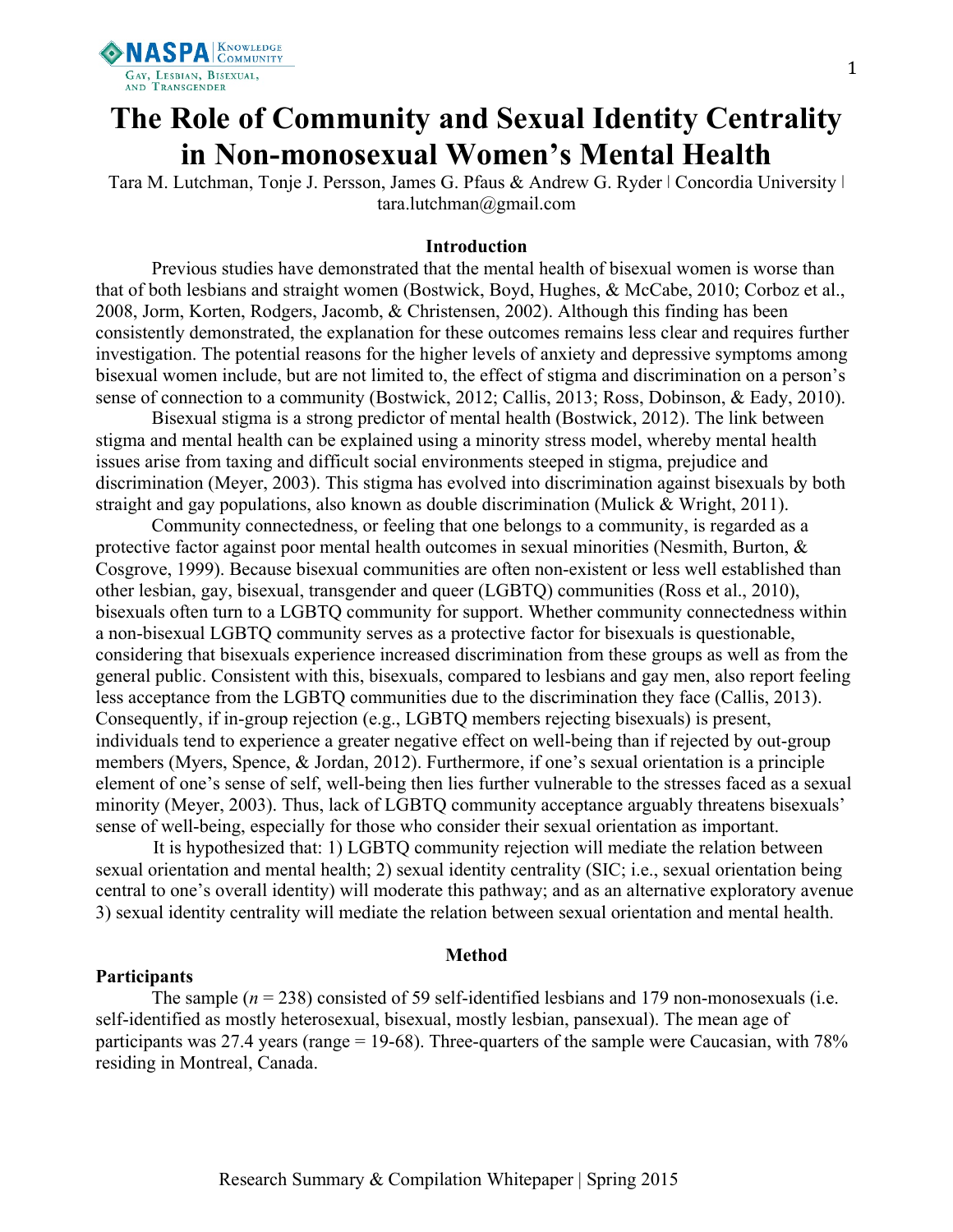

#### **Measures**

**Beck Depression Inventory-II (BDI-II; Beck, Steer, & Brown, 1996).** This 21-item selfreport questionnaire assesses depression in adolescents and adults. Respondents are asked about their experience with depressive symptoms during the preceding two weeks. Higher scores indicate higher levels of depression. The internal consistency was high ( $\alpha$  = .93).

**LGBTQ Community Rejection Scale (LCRS).** This 6-item self-report subscale modified from Bostwick's (2012) Stigma Measure, assesses perceived rejection by LGBTQ members. Higher scores indicate higher levels of LGBTQ community rejection. The internal consistency of the LCRS was high ( $\alpha$  = .94).

**Single Item Measure: Sexual Identity Centrality (SIC).** This item assesses the importance of one's sexual orientation relative to one's overall identity. Higher scores indicate higher levels of SIC. The internal consistency was acceptable ( $\alpha$  = .66).

#### **Procedure**

Participants were recruited through the Concordia Participant Pool that permits students to gain credit for participation in research studies at Concordia University, through social networking sites, bisexual/lesbian online community forums, through free online classified websites such as Craigslist and Kijiji, and through posters and flyers distributed at various cafés, bars, and events in Montreal, Québec. The electronic questionnaire, entitled *Sexual Minorities' Experiences with Peer Acceptance*, was made available online from June 2014 to January 2015 and was approved by the Concordia University Human Research Ethics Committee.

#### **Results**

#### **Preliminary Analyses**

The mean BDI-II score for lesbians and non-monosexuals was  $12.10$  (*SD* = 9.87) and 15.33  $(SD = 11.56)$  respectively. The correlation between BDI-II and SIC for lesbians was not statistically significant,  $r(58) = .03$ ,  $p = .85$ , however, the correlation between BDI-II and SIC for nonmonosexuals was significant,  $r(167) = .2$ ,  $p = .009$ .

#### **Hypothesis Testing**

To test the first two hypotheses a moderated mediation was run using PROCESS macro for SPSS using 5000 bootstrapped samples. It was found that LGBTQ community rejection and SIC did not significantly mediate and moderate the relation between sexual orientation and depression respectively, 95% CI [-.27, .25]. The third hypotheses also used PROCESS with 5000 bootstrapped samples to run a mediation analysis. The analysis revealed that sexual orientation significantly predicts depression, with non-monosexuals experiencing poorer mental health compared to lesbians, direct effect = 4.10, 95% CI [.73, 7.50]. Moreover, SIC significantly mediates the relation between sexual orientation and depression, indirect effect = .87, 95% CI [-1.95, -.24].

#### **Discussion**

The moderated mediation, encompassing the first two hypotheses with LGBTQ community rejection as mediator and SIC as moderator, was not supported. The results of the present study appear to stand in contrast with past literature, as it has been found that bisexuals experience more exclusion from the LGBTQ communities, compared to lesbians and gay men (Callis, 2013), and that discrimination influences one's mental health (Ross et al., 2010). This inconsistency may reflect participants having a community that is separate from the LGBTQ communities that they turn to for support, arguably leading to less internalization of LGBTQ community rejection. Another potential explanation may be that solely measuring depression symptoms did not fully capture the impact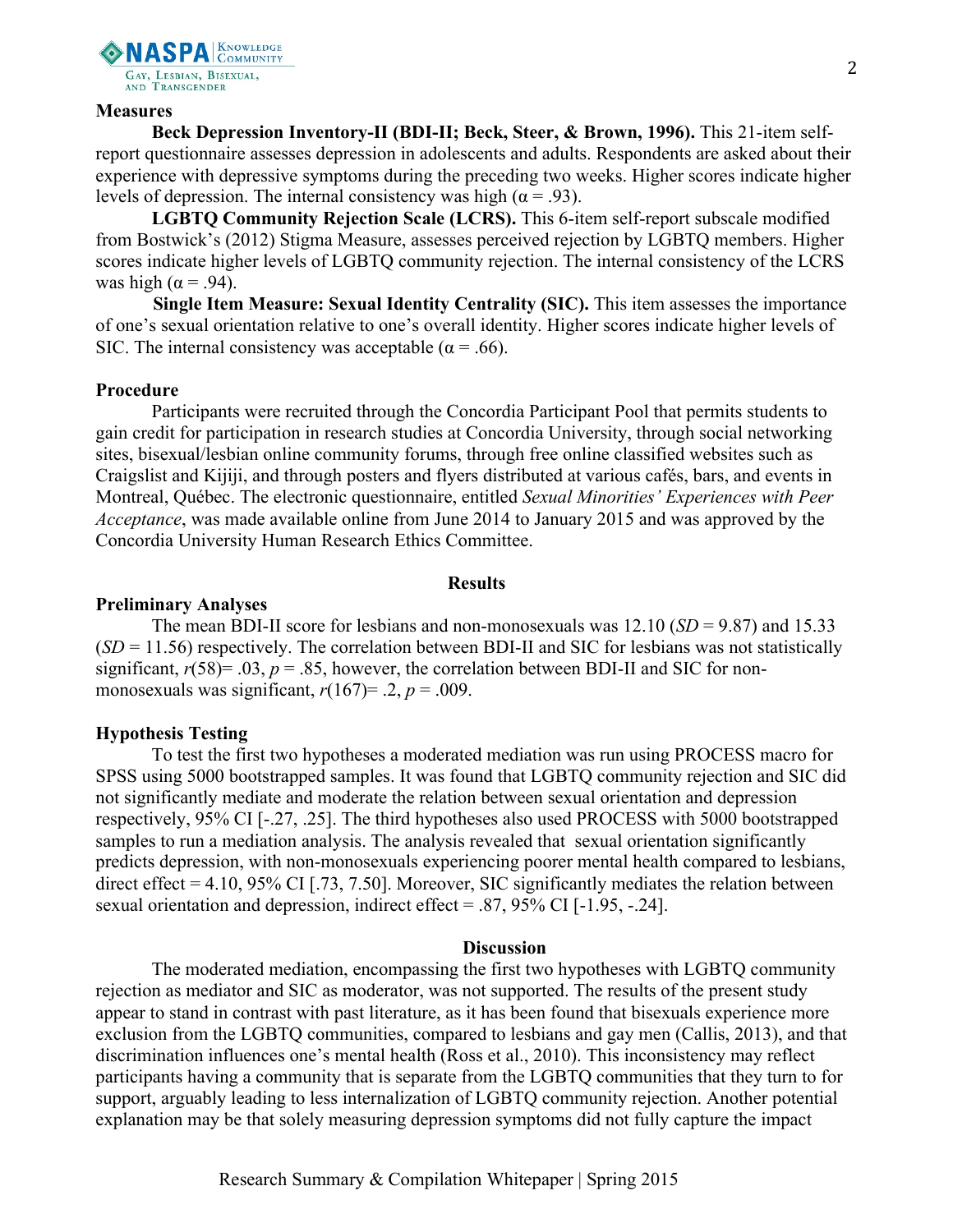

LGBTQ community rejection has on mental health. Future studies should address these limitations by asking participants to list the communities to which they feel affiliated and offer a source of support, and include more varied measures of mental health such as social well-being.

The third hypothesis, where SIC was predicted to mediate the relation between sexual orientation and mental health was supported. Non-monosexuals who report higher levels of SIC are at greater risk of depressive symptoms. This finding is consistent with the idea put forth by Meyer (2003), that is, if sexual orientation is a prominent aspect of one's identity, threat to one's well-being is heightened by the hostility faced by that sexual minority group. This risk factor arguably does not apply to the same extent to lesbians given the existence of a protective factor, such as community, which tends to be more developed compared to non-monosexual communities. The relation between SIC and depression for non-monosexuals may, in part, be explained by individuals with higher levels of SIC experiencing greater levels of internalization of stigma associated with one's sexual orientation compared to non-monosexuals with lower levels of SIC. Future studies should directly assess the interaction between SIC and the internalization of stigma.

These findings demonstrate the clinical relevance of understanding the degree to which a person's sexual orientation contributes to their overall identity. Furthermore, it explains why nonmonosexuals typically experience poor mental health, offering results that are socially as well as clinically significant.

- Beck, A. T., Steer, R. A., & Brown, G. K. (1996). Manual for the Beck Depression Inventory-II. Psychological Corporation, San Antonio, TX.
- Bostwick, W. (2012). Assessing bisexual stigma and mental health status: A brief report. *Journal of Bisexuality, 12*, 214-222. doi: 10.1080/15299716.2012.674860
- Bostwick, W. B., Boyd, C. J., Hughes, T. L., & McCabe, S. E. (2010). Dimensions of sexual orientation and the prevalence of mood and anxiety disorders in the United States. *American Journal of Public Health, 100*, 468-475. doi: 10.2105/AJPH.2008.152942
- Callis, A. S. (2013. The black sheep of the pink flock: Labels, stigma, and bisexual identity. *Journal of Bisexuality, 13*, 82-105. doi: 0.1080/15299716.2013.755730
- Corboz, J., Dowsett, G., Mitchell, A., Couch, M., Agius, P., & Pitts, M. (2008). *Feeling queer and blue: A review of the literature on depression and related issues among gay, lesbian, bisexual and other homosexually active people.* A Report from the Australian Research Centre in Sex, Health and Society, La Trobe University, prepared for beyondblue: the national depression initiative. Melbourne: La Trobe University, Australian Research Centre in Sex, Health and Society. Retrieved from www.glhv.org.au/files/Feeling\_Queer\_Full.pdf
- Jorm, A. F., Korten, A. E. Rodgers, B., Jacomb, P. A., & Christensen, H. (2002). Sexual orientation and mental health: results from a community survey of young and middle-aged adults. *The British Journal of Psychiatry, 180*, 423-427. doi: 10.1192/bjp.180.5.423
- Meyer, I. H. (2003). Prejudice, social stress, and mental health in lesbian, gay and bisexual populations: Conceptual issues and research evidence. *Psychological Bulletin, 129,* 674-97. doi: 10.1037/0033-2909.129.5.674
- Myers, D. G., Spencer, S. J., & Jodan, C. H. (2012). *Social Psychology* (5<sup>th</sup> ed.) Toronto: McGraw-Hill Ryerson.
- Nesmith, A. A., Burton, D. L., & Cosgrove, T. J. (1999). Gay, lesbian, and bisexual youth and young adults. *Journal of Homosexuality, 37*, 95-108. doi: 10.1300/J082v37n01\_07
- Ross, L. E., Dobinson, C., Eady, A. (2010). Perceived determinants of mental health for bisexual people: A qualitative examination. *American Journal of Public Health, 100*, 496-502. doi: 10.2105/AJPH.2008.156307.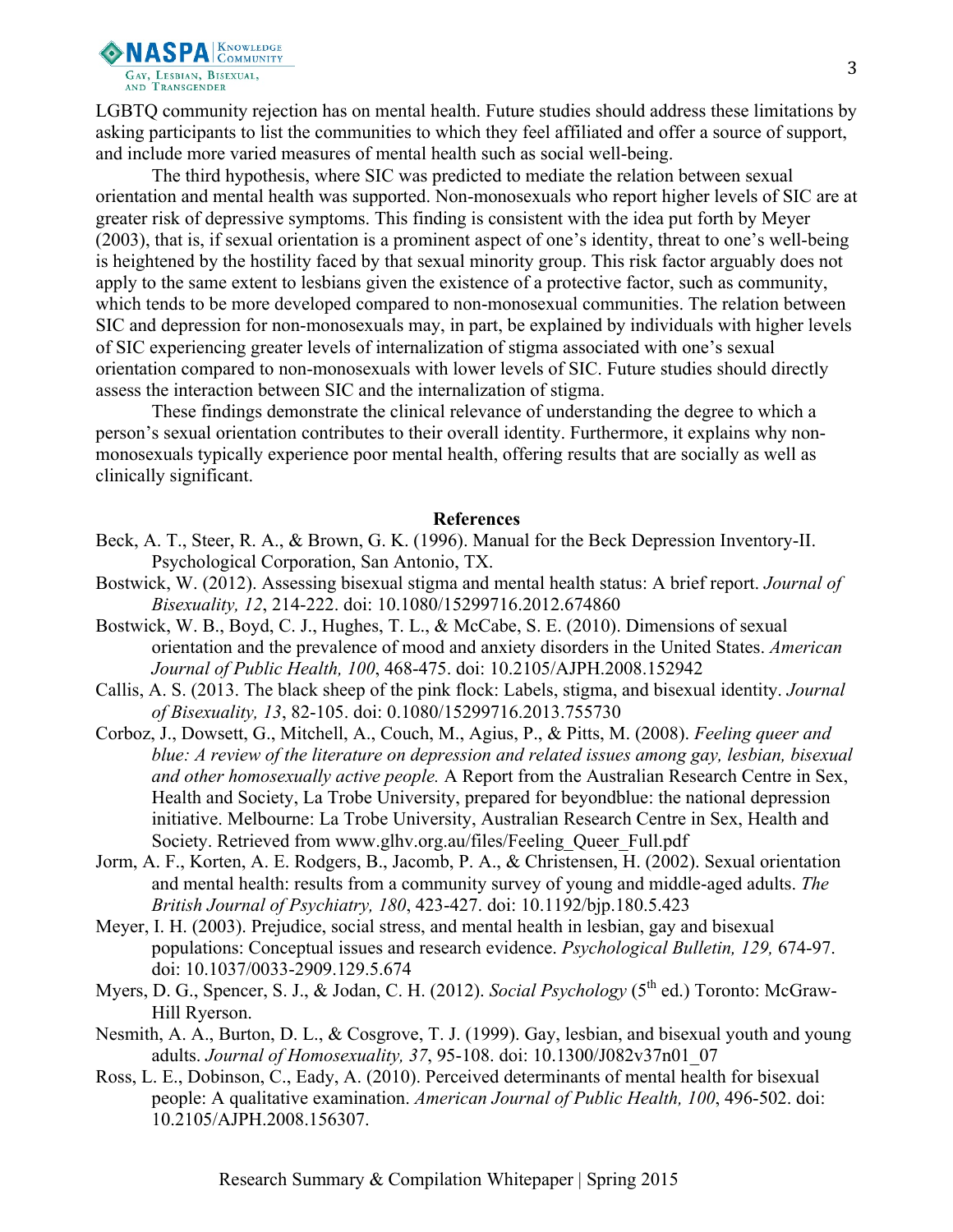

## **The Recreation Experience in the Eyes of the LGBTQ Community**

Sean Daly, Jason Foster, J. Katée Keen & Erin Patchett | University of Northern Colorado

#### **Introduction**

The lesbian, gay, bisexual, transgender, and queer (LGBTQ) community faces more negative experiences on campus than do their peers (Johnson, 2003; Rankin, 2004; Scourfield, Roen, & McDermott, 2008). Research has shown recreation offers positive outcomes for participants (Elkins, Forrester, & Noël-Elkins, 2011; Miller, 2011). Yet, with at least 6% of younger Americans identifying as LGBT (Gates & Newport, 2012), recreation professionals must learn more about the needs of this population to improve campus climate and ensure the benefits of recreation extend to these students.

#### **Literature Review**

Researchers have documented the negative experiences faced by LGBTQ students in higher education. Transgender students experience higher levels of harassment, and all within the LGBTQ umbrella experience higher rates of bullying (Rankin, Weber, Blumenfeld, & Frazer, 2010; Scourfield et al., 2008). Rankin (2004) explained that nearly 20% of LGBTQ college students fear physical harm, and that athletic settings, such as a recreation center, are a place where LGBTQ students feel unsafe (Barber & Krane, 2007). These challenges negatively affect academic success, extracurricular participation (Rankin, 2005), and overall health (Barber & Krane, 2007). An LGBTQ student's identity is often still in development (Cass, 1979) making their needs hard to address.

Campus recreation is a service provided to students, and customer service is an important aspect of all amenities offered on college campuses. In fact, Cheng and Shih (2010) found how an employ responds to a customer's request can affect the service experience. People are intrinsically motivated and participate in recreation by choice (Li, Absher, Graefe, & Hsu, 2008), resulting in a diverse population of participants. Li et al. (2008) state, "the heterogeneous populations in parks and recreation result in different recreational behaviors that reflect dissimilar socio-demographic profiles…" (p 89). This information supports our belief that recreation employees must understand the profile of the patrons in order to interact with diverse populations, including the LGBTQ community, and ensure customer satisfaction.

#### **Methods**

The research questions ask which aspects of campus recreation (1) customer service and (2) facilities create a welcoming and inclusive environment for the LGBTQ community. We selected participants using purposeful sampling (Creswell, 2007). The participants self-identified as transgender, gay, and bisexual men. We used a semi-structured design to create meaning from the interviews and gain an understanding of what recreation participation is like for the LGBTQ community, which is consistent with our use of a constructivist epistemology (Crotty, 1998). We digitally recorded the interviews and following transcription, used a group-oriented, axial coding process, and developed three codes through which we analyzed our data (Creswell, 2007).

#### **Findings**

#### **Feeling Welcome or Safe**

When asked to speak to specific aspects that created a welcoming environment, respondents indicated eye contact, smiles, and overall friendliness of the staff. One person informed us, "I don't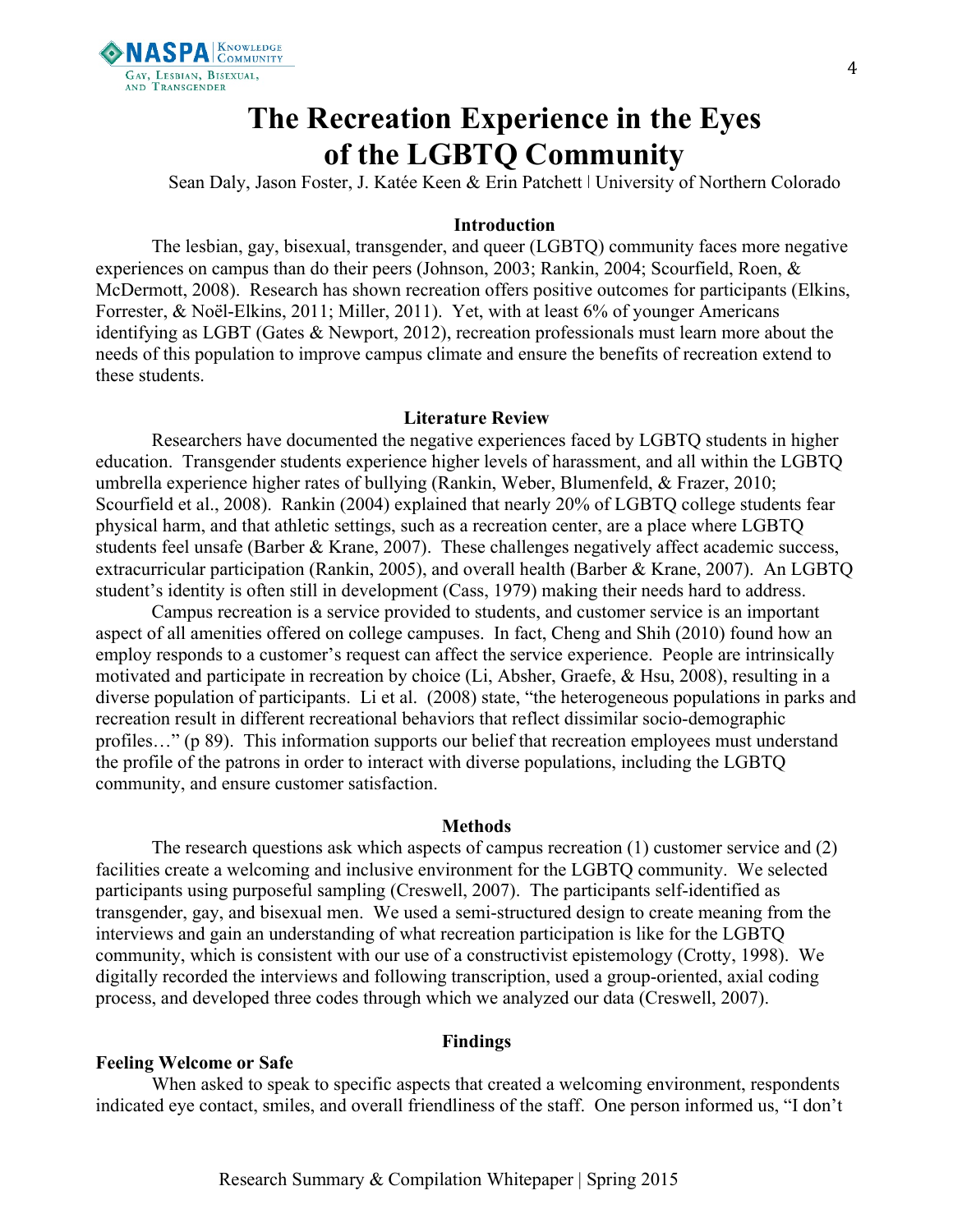

think I've heard one thing that's made me uncomfortable as an LGBTQ member." Another felt if a patron was "using inappropriate language or making some sort of hostile comment" a staff member would address it appropriately.

Participants spoke to the physical aspects of a facility, indicating the importance of genderinclusive restrooms. One person noted, "I know people that use it because they are afraid." A facility should be "open and inviting," with "light coming in." Participants indicated they were concerned about being in tight quarters or alone in a space that did not have direct sightlines to others.

Finally, LGBTQ members tend to look for other indicators a facility is welcoming and safe such as, "having signage on the website, having a safe zone logo." One participant discussed the safe zone logo in greater detail stating, "it sends a message to me that not only am I welcome here…it's expected that you know that this is an inclusive space and if you don't behave that way, that's not...this isn't the place for you."

#### **Feeling Unwelcome or Unsafe**

"A gym is a very terrifying place for some people," and the locker room is a space of great uneasiness amongst the participants. "I didn't even have to wait for anything bad to happen, I just felt so uncomfortable trying to use the men's locker room, I figured I was going to die." Other negative experiences include issues of hateful language such as being called "it" when using the locker room.

#### **Areas for Improvement**

One theme that developed as an area of improvement was language. A participant recommended using "gender-neutral language," while another suggested extending that to forms by using gender for demographics. Additional ideas related to facility signage. Suggestions included "signage that made it clear that you can come find a staff member," as well as signage for the location of the gender-inclusive spaces.

Finally, at the root of many comments, we discovered a desire for more partnerships between campus recreation and LGBTQ resources on campus. This desire was expressed in quotes such as "having a representative from the rec center go talk to folks," and "having someone [from campus recreation] give a presentation to the LGBTQ community."

#### **Recommendations**

Our research confirmed previous findings (Beemyn, Domingue, Pettitt, & Smith, 2005) stating that in facility design, it is important to include spaces that allow for privacy, and therefore, the feeling of safety for LGBTQ users. We recommend these strategies: 1) single-stall lockable locker rooms and restrooms in easy to locate places throughout the facility, 2) natural lighting and open sightlines, 3) laying out areas to minimize large pockets of intimidating spaces, and 4) indicators of inclusive policies displayed throughout the facility.

Our research further supports Cheng and Shih's (2010) findings that the LGBTQ user is sensitive to employee responsiveness. One participant indicated that upon hearing transphobic remarks in the locker room and asking staff for help, the response was "what are we supposed to do?" However, study participants also commented on many aspects of customer service that made them feel welcome, such as eye contact, smiling, and genuine greetings. We recommend campus recreation practitioners engage in customer service trainings that go beyond the basics. Advanced topics of bystander intervention, inclusive language, conflict resolution, and campus resources will further empower staff to respond to concerns from LGBTQ patrons.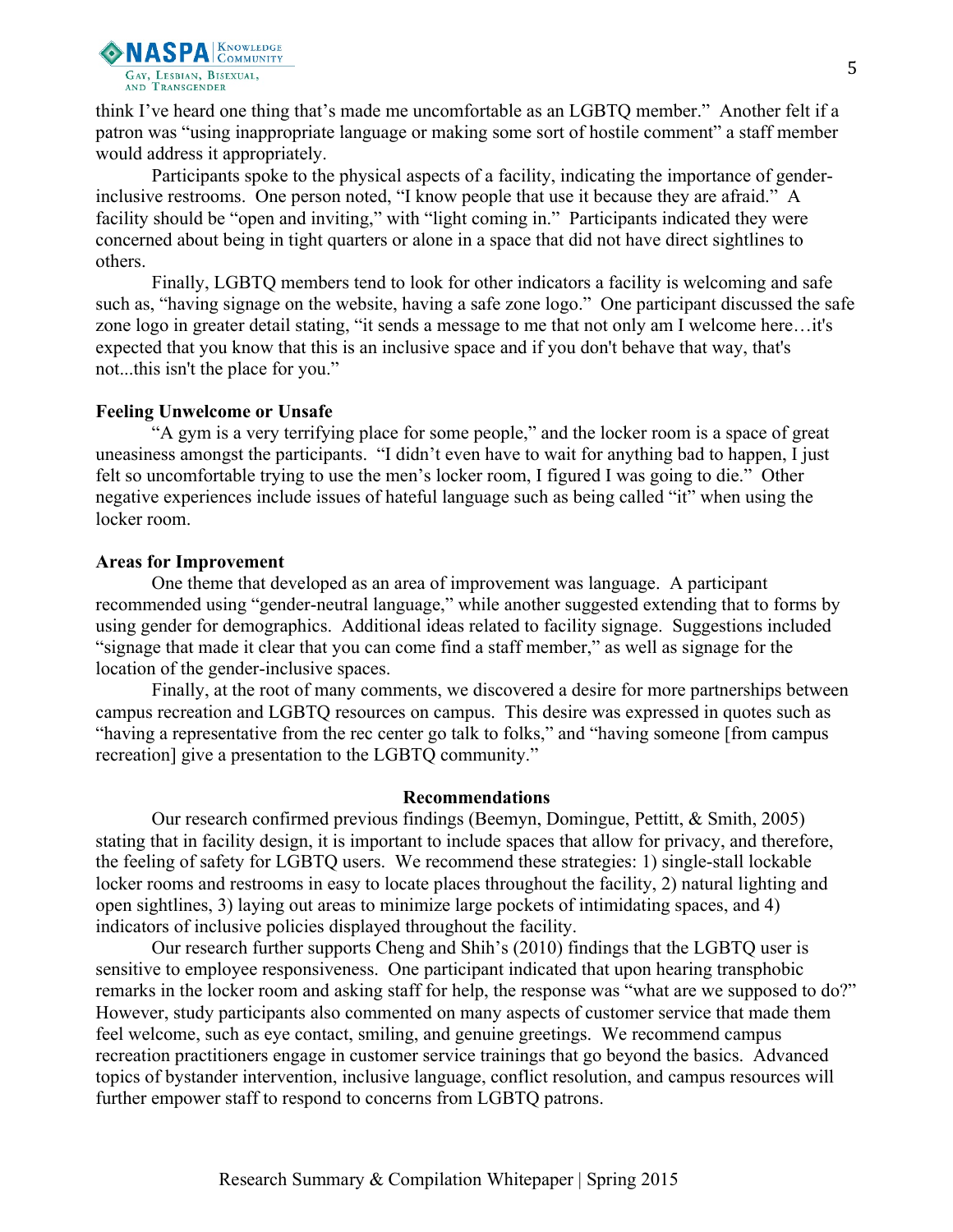**NASPA ENDURITY** GAY, LESBIAN, BISEXUAL,<br>AND TRANSGENDER

Past research by Brown, Clarke, Gortmaker, and Robinson-Keilig (2004) found the LGBTQ population receives high support from the student affairs professionals. Along these lines, our participants confirmed that interaction between recreation professionals and LGBTQ resource center staff would make students feel more invited and welcome in recreation facilities. We recommend recreation departments expand their programming to include outreach to the diversity offices. Cosponsored events such as wellness workshops and facility tours may benefit the LGBTQ population.

Future research would be beneficial and could include benchmarking the services and facilities that campus recreation departments offer nationwide, as well as outcomes from specialized staff trainings and collaborations with LGBTQ resource centers. Finally, given the LGBTQ community is diverse in its makeup, future studies should look at the individual subgroups to learn about specific needs of the identities represented by that umbrella term.

- Barber, H., & Krane, V. (2007). Creating a positive climate for lesbian, gay, bisexual, and transgender youths. *The Journal of Physical Education, Recreation, & Dance*, *78*(7), 6-52. Retrieved from http://0-www.tandfonline.com.source.unco.edu/loi/ujrd20
- Beemyn, B. G., Domingue, A., Pettitt, J., & Smith, T. (2005). Suggested steps to make campuses more trans-inclusive. *Journal of Gay & Lesbian Issues in Education*, *3*(1), 89-94. Retrieved from http://www.tandfonline.com/doi/pdf/10.1300/J367v03n01\_09
- Brown, R., Clarke, B., Gortmaker, V., & Robinson-Keilig, R. (2004). Assessing the campus climate for gay, lesbian, bisexual, and transgender (GLBT) students using a multiple perspectives approach. *Journal of College Student Development*, *45*(1), 8-26. Retrieved from http://0 muse.jhu.edu.source.unco.edu/journals/journal\_of\_college\_student\_ development/v045/45.1brown.html
- Cass, V.C. (1979). Homosexual identity formation: A theoretical model. *Journal of Homosexuality, 4*, 219-235.
- Cheng, K., & Shih, C. (2010). Minimizing service failure in sports centers with the six sigma methodology. *The Business Review, 14*(2), 128-133.
- Crotty, M. (1998). The foundations of social research: Meaning and perspective in the research process. Thousand Oaks, CA: Sage Publications.
- Elkins, D. J., Forrester, S. A., & Noël-Elkins, A. V. (2011). The contribution of campus recreational sports participation to perceived sense of campus community. *Recreational Sports Journal*, *35*(1), 24-34.
- Gates, G.J., & Newport, F. (2012, October 18). Special report: 3.4% of U.S. adults identify as lgbt*.*  Retrieved from http://www.gallup.com/poll/158066/special-report-adults-identify-lgbt.aspx
- Johnson, C. (2003). Speaking the unspeakable: A decade of research on providing recreation to sexually diverse populations. *Parks & Recreation*, March, 21-34.
- Li, C. L., Absher, J. D., Graefe, A. R., & Hsu, Y. C. (2008). Services for culturally diverse customers in parks and recreation. *Leisure Sciences*, *30*(1), 87-92.
- Miller, J. J. (2011). Impact of a university recreation center on social belonging and student retention. *Recreational Sports Journal*, *35*(2), 117-129.
- Rankin, S. (2004). Campus climate for lesbian, gay, bisexual and transgender people. *Diversity Factor*, *12*(1), 18-23. Retrieved from http://0-search.proquest.com.source.unco.edu/ docview/213964464?accountid=12832
- Rankin, S. (2005). Campus climates for sexual minorities. *New Directions for Student Services*, *Fall 2005*(111), 17-23. Retrieved from http://0www.interscience.wiley.com
- Rankin, S., Weber, G., Blumenfeld, W., & Frazer, S. (2010). *2010 State of Higher Education for Lesbian, Gay, Bisexual & Transgender People*. Campus Pride.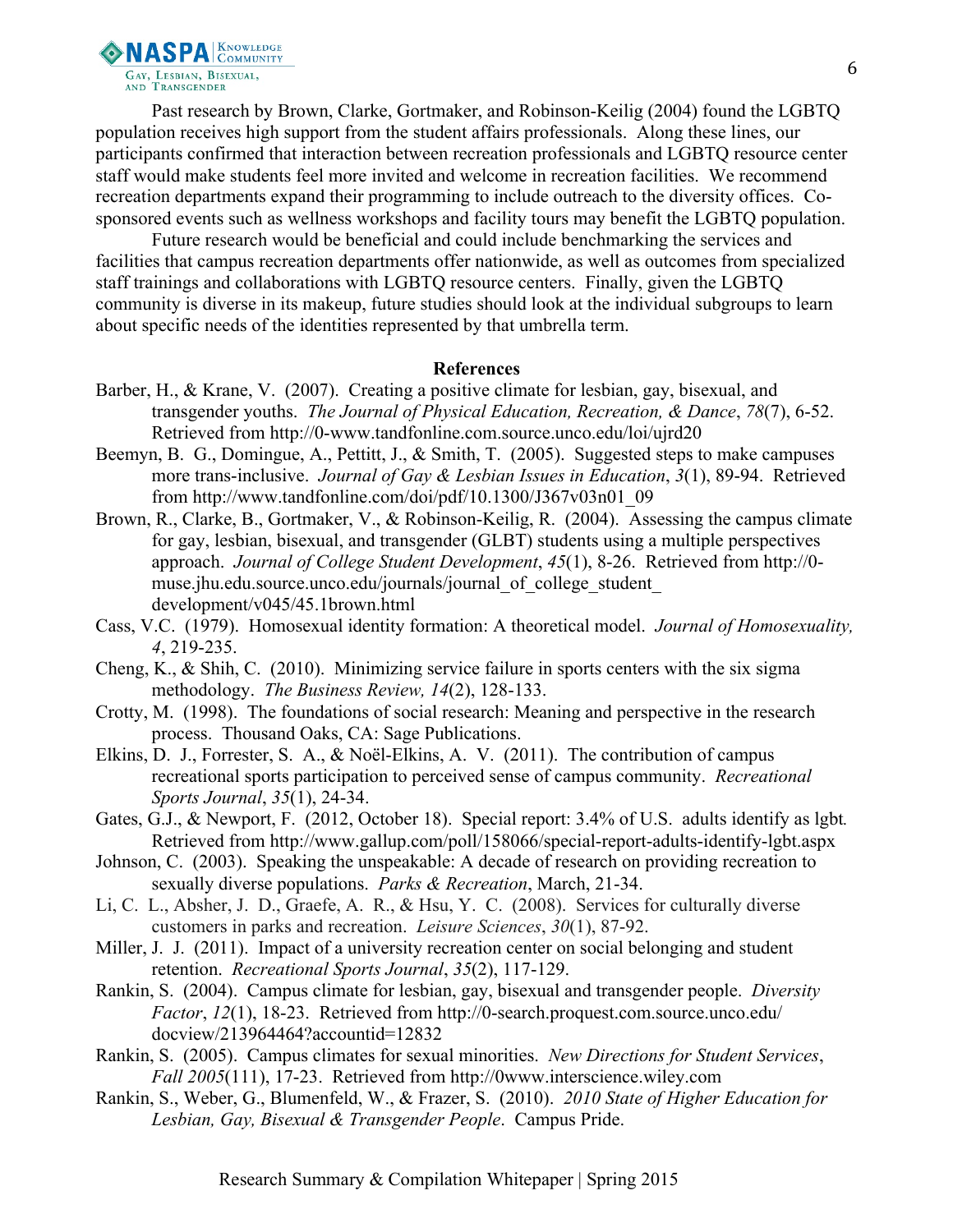

Scourfield, J., Roen, K., & McDermott, L. (2008). Lesbian, gay, bisexual and transgender young people's experiences of distress: Resilience, ambivalence and self-destructive behaviour. *Health & Social Care in the Community*, *16*(3), 329-336. doi: 10.1111/j.1365- 2524.2008.00769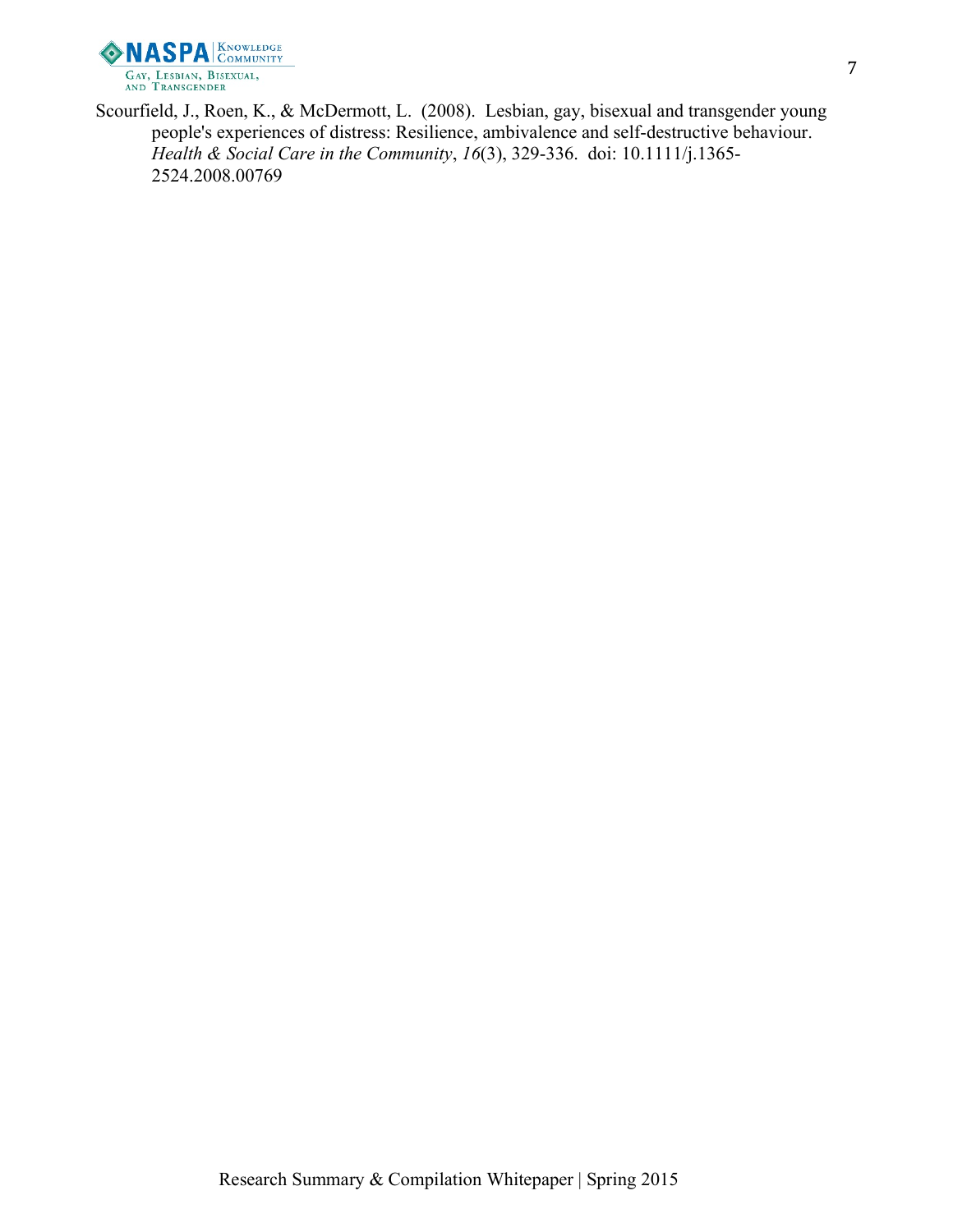

# **Lesbians, Gays, and Bisexuals: How Spirituality Influences Development**

Sean Smallwood | University of Vermont | srsmallw@uvm.edu

### **Introduction**

As people identified outside of the heteronormative ideas of sexuality, theorists created a body of research that support identity development models as it pertains to lesbian, gay, and bisexual (LGB) people (Evans, Forney, Guido, Patton, & Renn, 2010). Stevens (2004) argued, "sexual identity development is often very prominent and occurs within the context of their college experience. For some… their sexual identity development occurs simultaneously and in conjunction with race, gender, and religious identity development" (p. 185). When professionals consider how spirituality influences the different processes of sexual identity development they find a void in the research to guide their practice (Buchanan, Dzelme, Harris, & Hecker, 2001; DuMontier, 2000; Stevens, 2004). This is critical as professionals hope to understand the "whole" student and "an understanding of faith and its influence on sexual orientation may provide an opportunity for everyone to learn, grow, and develop" (DuMontier, 2000, p. 334).

Students who seek to reconcile or integrate their spiritual identity along with their sexual identity are often caught in a dilemma. As Buchanan et al. (2001) stated, "[i]n order to accept their sexuality, homosexuals often feel they must reject religion" (p. 440). This struggle to reconcile identities grows both out of extrinsic and intrinsic influences (Rodriguez, 2010). When media focuses on the conflict surrounding homosexual identity they "often turn to a Christian church leader for comment, an action that at least tacitly affirms the notion that homosexuality is a moral rather than a civil rights issue" (Barret & Barzan, 1996, p. 6). This spiritual struggle for many LGB students is often grounded in their sexual identity and causes a great deal of stress (Bryant & Astin, 2008). By understanding how spirituality influences identity development, practitioners can better support these students as they experience both extrinsic and intrinsic pressure to reconcile their identities.

## **D'Augelli's Model of Identity Development**

To understand how spirituality influences identity development I will use aspects of D'Augelli's model of identity development (1994). Evans et al. (2010) described, "[a]rguing against the essentialist notion of a linear identity development process, D'Augelli (1994a) introduced a life span model of gay, lesbian, and bisexual identity development based on the idea that identity is a 'social construction,'" (p. 315). D'Augelli (1994) presented underlying foundations of related variables involved in each of the six processes. *Personal subjectivities and actions* are experiences based on individual perception of one's own sexual identity; *interactive intimacies* are how familial factors and interactions impact early socialization or understandings; and *sociohistorical connections* are societal expectations and norms based on culture. These variables are meant to "locate an individual's life within a dynamic matrix of these three sets of factors" (D'Augelli, 1994, p. 318).The variables interact with six processes of identity development, but this research will focus on: developing a personal lesbian-gay-bisexual identity status, developing a lesbian-gay-bisexual social identity (D'Augelli, 1994).

## **Developing a Personal Lesbian-Gay-Bisexual Identity Status**

D'Augelli (1994) described this process as where the individual begins to form a personal identity that seeks to summarize their own personal feelings, desires, and thoughts. Experience over the course of a person's life will influence or shape how the person views a personal identity. When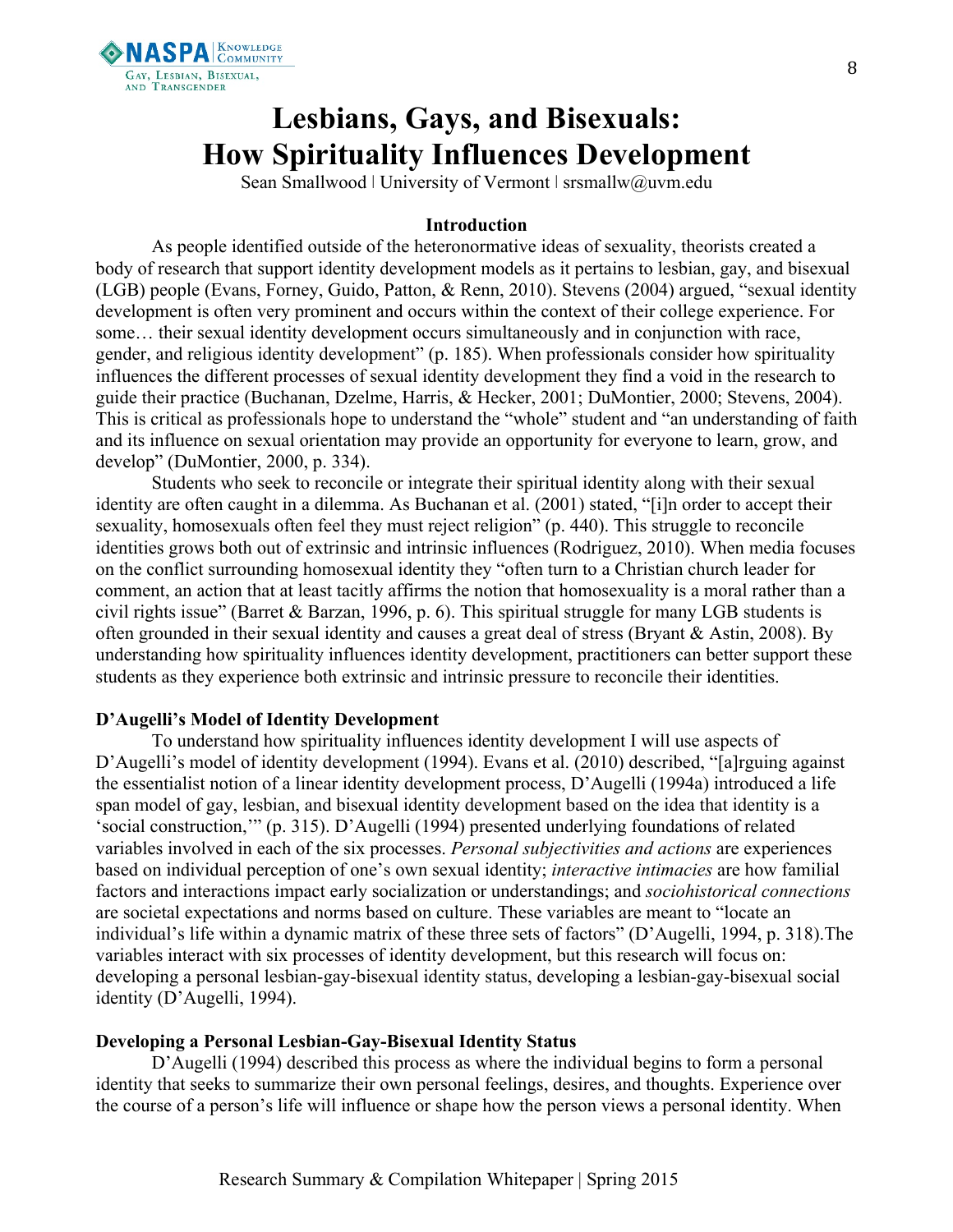

students begin to confirm with other groups of what it means to be LGB, it is likely that they will turn to peers in order to help develop their own identity (D'Augelli, 1994; Evans et al., 2010; Stevens, 2004). Furthermore, Rodriguez (2010) argued, "a significant proportion of the gay and lesbian community also harbor strong anti-religion sentiments" (p. 11). The influence that these similarly identified peers can have on those who are trying to form a personal identity is significant. By trying to confront internalized myths about what it means to be LGB and spiritual they might find more conflict than reconciliation. The opposite is equally true. Love, Bock, Jannarone, and Richardson (2005) found some students "were aware of the beliefs and practices in their religion that oppress gay and lesbian people and it may have cause them pain, however, they experience no conflict or dissonance" (p. 199). This was primarily due to the fact that many of the participants of their study had developed a personal relationship with God outside of any formal structure (Love et al., 2005). Developing a personal identity as a LGB student is critically important as they also begin to consider their social identity (D'Augelli, 1994).

#### **Developing a Lesbian-Gay-Bisexual Social Identity**

To create a social identity students often will turn to a support network of people they have disclosed to (D'Augelli, 1994; Evans et al., 2010). Where and how LGB students form their social identity is very important from a socialization standpoint. Rodriguez and Ouellette (2000) in their study found that those individuals who created a social identity through the metropolitan church were more likely to show indicators of identity integration rather than separation. By becoming involved in the church it supported their realization that they were both LGB and Christian (Rodriguez  $\&$ Ouellette, 2000). (p. 16). A look at how student affairs professionals can support these kinds of spaces is discussed in the next section.

## **Implications for Student Affairs Professionals**

The spiritual experiences of LGB students are critical as professionals hope to create inclusive campus environments (Love et al., 2005; Stevens, 2004). Suggestions on how best to support LGB students who also are struggling with a spiritual identity vary based on institution type, but some common themes in the literature emerge.

Institutional policies must create a climate where persons of nonheterosexual orientations feel safe and secure from discrimination. This is especially true at religiously affiliated institutions where religious text could be used to project homophobic or heterosexist ideals on students developing a LGB identity (DuMontier, 2000; Yarhouse, Stratton, Dean, & Brooke, 2009). Love et al. (2005) advocated for the need to create a space for students to come where they can discuss their spirituality and how it connects with their sexual identity. Providing these opportunities will allow students to grapple with the difficult questions they experience and dialogue around these topics might be able to reduce the stigma associated with being either nonheterosexual or having a spiritual identity.

For those professionals that work with campus ministries, it will be equally important to understand and utilize safe resources for LGB students who are seeking spiritual guidance (DuMontier, 2000). Exposing students to ministries or spiritual counselors who are not adequately prepared to deal with LGB students could potentially do more harm than good and force students to compartmentalize aspects of themselves for the sake of one identity over the other (Love et al., 2005).

## **Conclusion**

Integrating the experiences of LGB people as they attempt to reconcile their identity with their spirituality is necessary to see how each process of D'Augelli's (1994) model might be influenced by intrinsic and extrinsic factors. Other identities such as race/ethnicity and gender were not considered as significant parts of the literature review, but should be considered in relation to how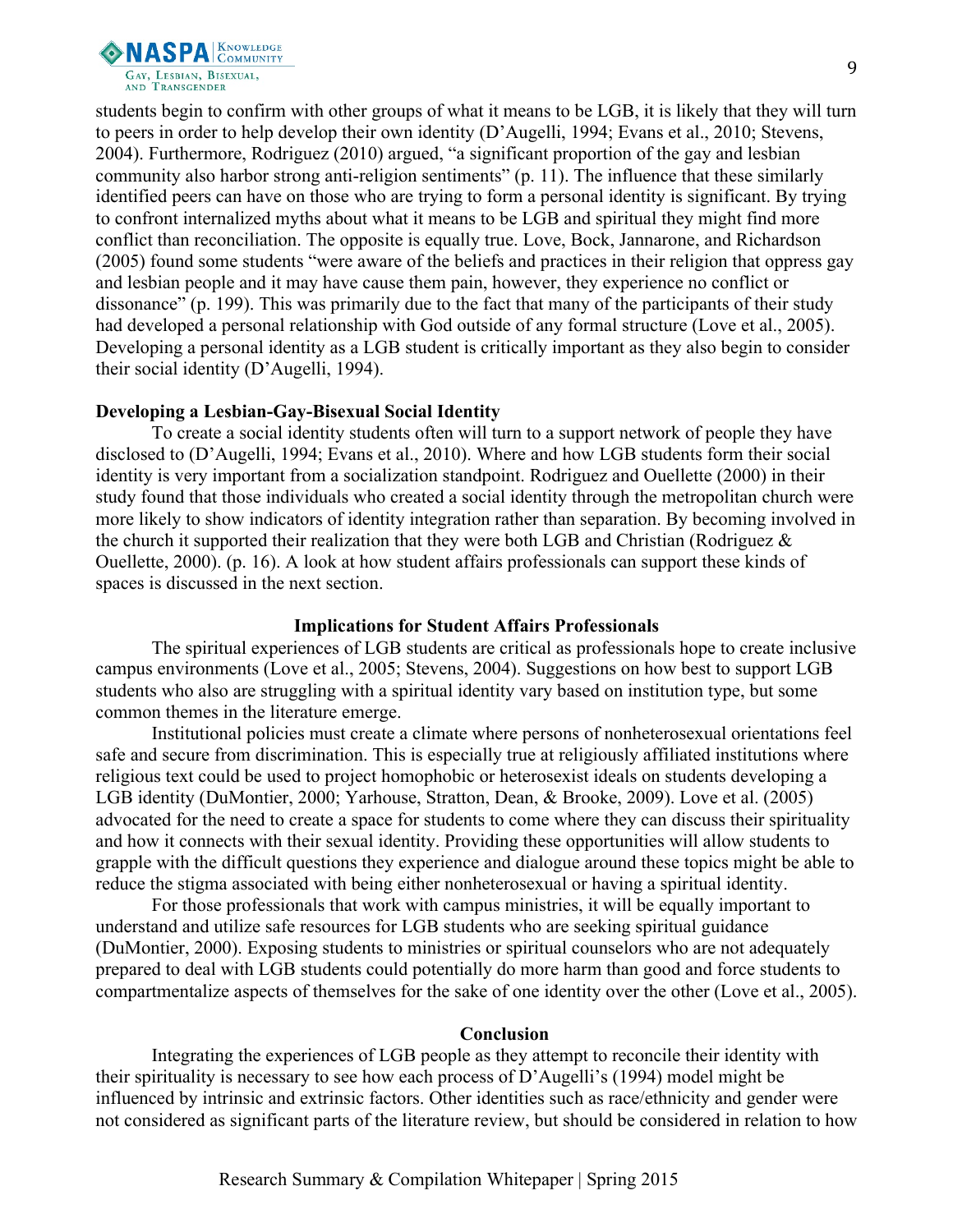

individual students form their sexual identity. Also, this research primarily focused on western religions (more specifically Christianity); spiritual experiences might be different from those from different denominations of Christianity and religions outside of western traditions. This review of current literature attempted to find common ground for the spiritual experiences of the LGB student. In order to support them in this development a new model is necessary for practitioners to use.

- Barret, R., & Barzan, R. (1996). Spiritual Experiences of Gay Men and Lesbians. *Counseling and Values, 41,* 4-15.
- Bryant, A.N., & Astin, H.S. (2008). The Correlates of Spiritual Struggle During the College Years. *The Journal of Higher Education, 79*(1), 1-27.
- Buchanan, M., Dzelme, K., Harris. D, & Hecker, L. (2001). Challenges of Being Simultaneously Gay or Lesbian and Spiritual and/or religious: A Narrative Perspective. *The American Journal of Family Therapy, 29,* 435-449.
- D'Augelli, A. R. (1994). Identity development and sexual orientation: Toward a model of lesbian, gay, and bisexual development. In E. J. Trickett, R. J. Watts, & D. Birman (Eds.), *Human diversity: Perspectives on people in context* (pp. 312-333). San Francisco: Jossey-Bass.
- DuMontier, V.L. II. (2000). Faith, the Bible, and Lesbians, Gay Men, and Bisexuals. In Wall, V.A., & Evans, N.J., *Toward Acceptance: Sexual Orientation Issues on Campus* (pp. 321-336). Lanham, MD: University Press of America, Inc.
- Evans, N.J., Forney, D.S., Guido, F.M., Patton, L.D., Renn, K.A. (2010). *Student Development in College: Theory Research and Practice (Second Edition).* San Francisco: Josey-Bass Inc. Publishers.
- Love, P.G., Bock, M., Jannarone, A., & Richardson, P. (2005). Identity Interaction: Exploring the Spiritual Experiences of Lesbian and Gay College Students. *Journal of College Student Development, 46*(2), 193-209.
- Rodriguez, E. M. (2010) At the Intersection of Church and Gay: A Review of the Psychological Research on Gay and Lesbian Christians. *Journal of Homosexuality 57*(1), 3-38.
- Rodriguez, E.M., & Ouellette S.C. (2000). Gay and Lesbian Christians: Homosexual and Religious Identity Integration in the members and Participants of a Gay-Positive Church. *Journal for the Scientific Study of Religion, 39*(3), 333-347.
- Stevens, R.A. (2004). Understanding Gay Identity Development Within the College Environment. *Journal of College Student Development, 45*(2), 185-206.
- Yarhouse, M.A., Stratton, S.P., Dean, J.B., & Brooke, H.L. (2009). Listening to Sexual Minorities on Christian College Campuses. *Journal of Psychology and Theology, 37*(2), 96-113.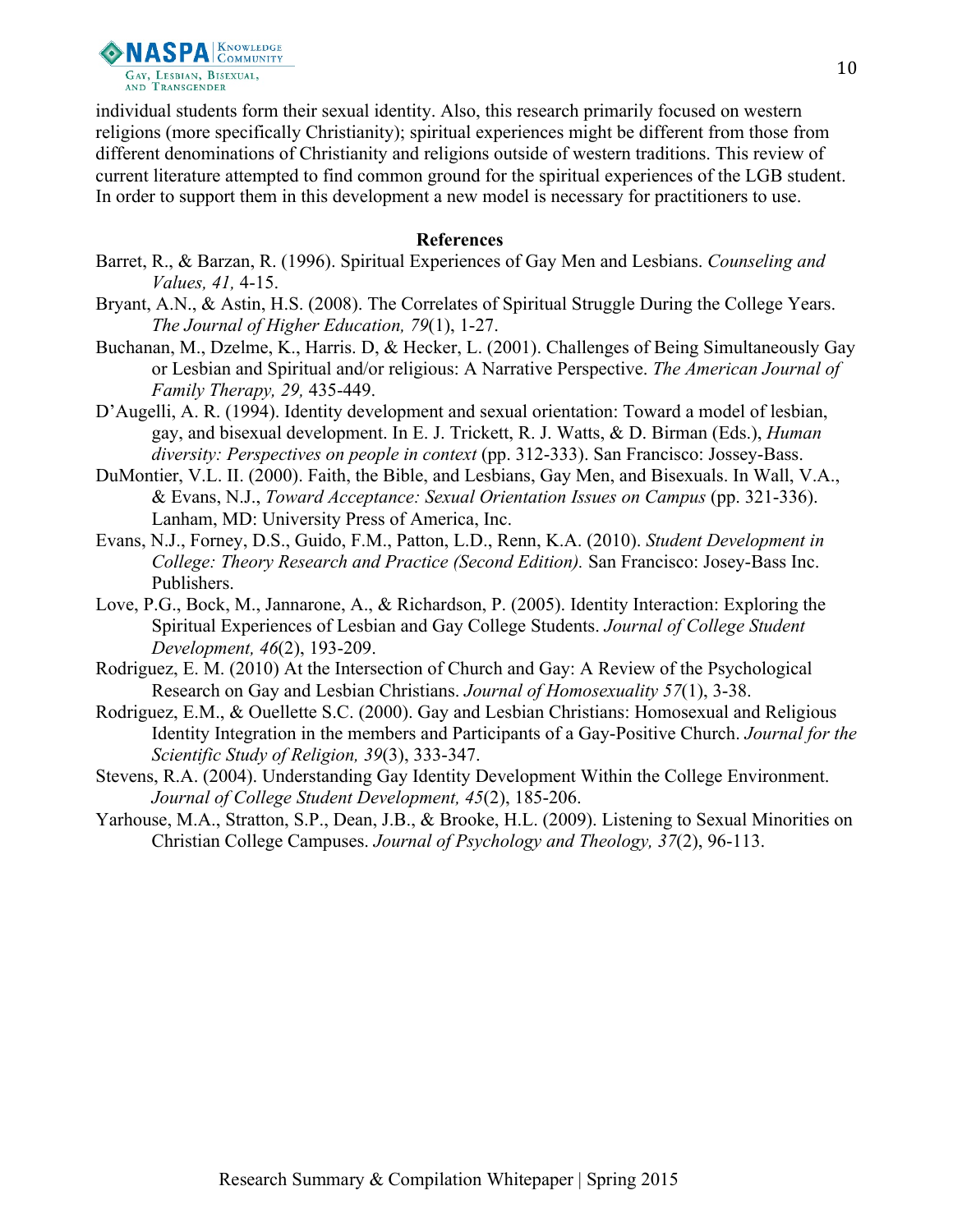

## **The Rise of Cyber-Cruising and the Sexual Health of GBQ Students**

Christian A. Williams & Katherine Hibbard ǀ Florida State University ǀ cawilliams3@fsu.edu

## **Introduction**

While the sexual identity development that students participate in during college is "shown to have a positive effect on sexual well-being" in the long-term, multiple partners and lack of knowledge regarding the importance and use of safe sex practices may "exacerbate potential negative health outcomes from sexual health exploration" (Oswalt & Wyatt, 2013, p. 1561). With almost half of 19 million sexually-transmitted infections (STIs) contracted annually taking place among adolescents and young adults (ages 15-24), many college students will not make it through that time period unscathed unless they are empowered with the knowledge and resources to protect themselves during sexual encounters (Oswalt & Wyatt, 2013; Centers for Disease Control and Prevention [CDC], 2011).

Common knowledge, as well as research, tells us that gay, bisexual and unsure/questioning men in particular are at a greater risk for contracting the human immunodeficiency virus (HIV) and other STIs when they do not use protective barriers such as condoms (Warwick, Douglas, Aggleton & Boyce, 2010). Oswalt and Wyatt (2013) stated "young gay and bisexual men (13–29 years of age) are at particular risk [for contracting HIV] as they accounted for 27% of all new HIV infections in 2009 and were the only group for whom new HIV infections increased between 2006 and 2009" (p. 1561).

In this paper, the authors aim to highlight the realities of today's gay, bisexual and questioning (GBQ) male college students in the face of changed technology allowing them to pursue hookup opportunities in the palm of their hand. We hope to encourage thought about how university administrators, health center professionals and other campus staff members can best support the sexual health and safety of this high-risk group while still allowing them to take advantage of the sexual liberation that the college environment affords them.

## **GBQ men and sexual health: By the numbers**

Oswalt and Wyatt (2013) analyzed data provided by the American College Health Association's National College Health Assessment. The total resulting sample of 25,553 students, represented 55 colleges and universities from across the United States. The results listed below are representative of the 7% of the students polled who identified as members of the LGBTQ+ community.

Responding to a question about the number of sexual partners over the course of a 12-month period, male students who identified as questioning had the highest number of sexual partners among all GBQ men represented with an average of 7.56; the average for gay men was 4.91, while for bisexual men, it stood at 3.99 (Oswalt & Wyatt, 2013).

As it relates to safe sex practices, the results proved to be even more concerning. 28.6% of sexually-active gay men polled stated they had not used safe sex practices during anal sex encounters over a 30-day period. 22.5% of bisexual men and 44.4% of questioning men polled had not used a condom or other protective barrier during the sex act either (Oswalt & Wyatt, 2013). Numbers for unprotected oral sex, an act perceived to be low-risk for STD transmission, were high across the board with 82.9%, 75.9% and 77.8% of gay, bisexual and questioning men taking part in that act, respectively (Oswalt & Wyatt, 2013). A large percentage of unsure men polled did not use protection across the board with both male and female partners (36.4% of unsure/questioning respondents had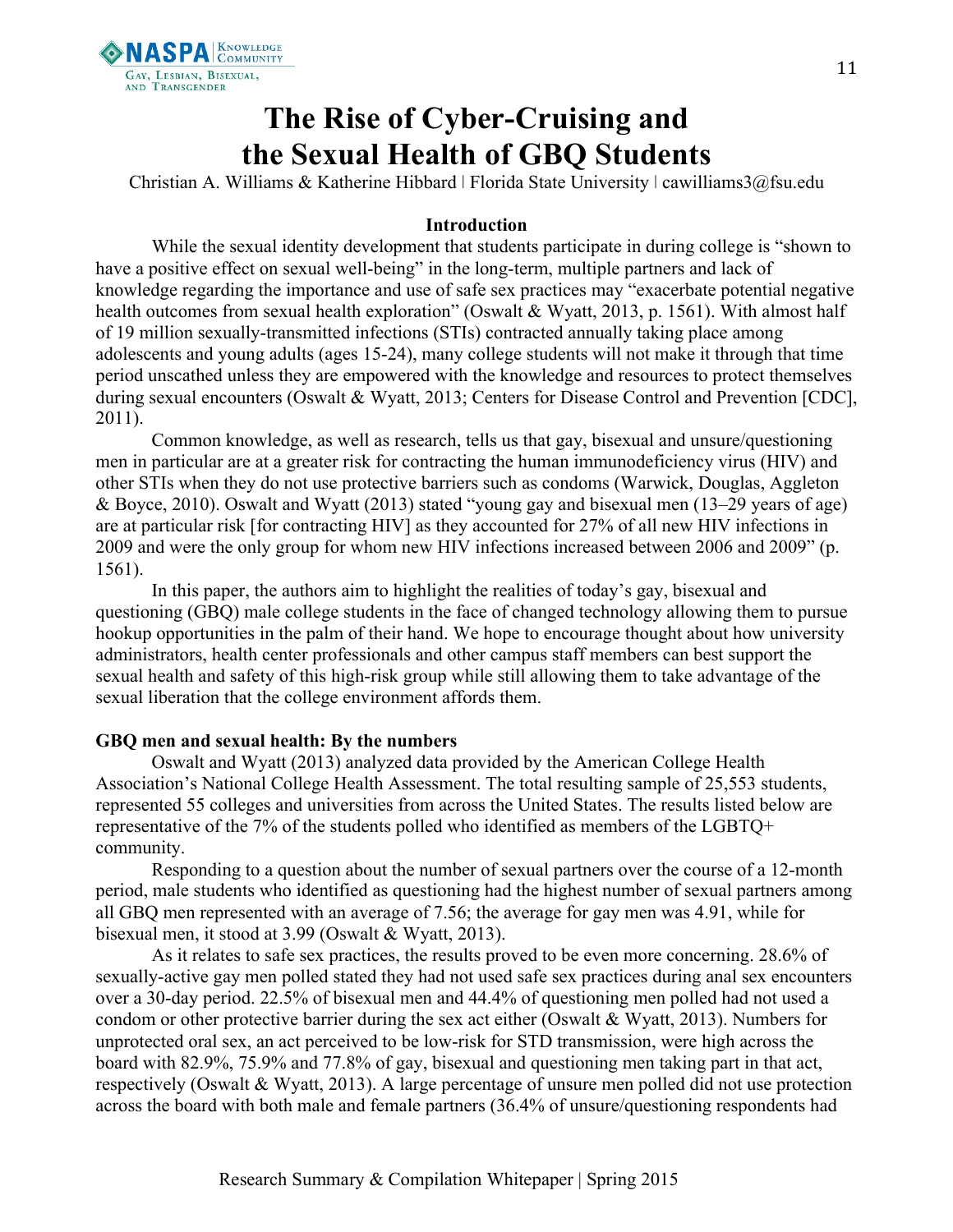

unprotected vaginal sex as well) (Oswalt & Wyatt, 2013). An explanation for the near-doubling in number between non-safe anal (and vaginal) sex between gay men and their unsure counterparts may involve a lack of knowledge among unsure men of how to access resources, such as free condoms, that facilitate the practice of safe sex.

Nearly fifty percent of the sexually-active gay men questioned had never taken an HIV test by the time of the survey; this equated to almost half of the gay college students polled having no real evidence of their HIV status (Oswalt &Wyatt, 2013). However, this number actually seems hopeful in comparison to the HIV testing rates of bisexual men, 63.6% of whom had never taken the test, and questioning men, whose non-testing percentage sat at a whopping 78.9%. (Oswalt & Wyatt, 2013). Oswalt and Wyatt (2013) noted, "Higher rates of safer sex practices and testing among gay males may be due to awareness of high HIV rates among young gay men and consistent HIV messaging and prevention efforts targeting this cohort" (p. 1569).

While the numbers regarding unsafe sexual encounters were similar in many ways among both heterosexual and homosexual male students, the increased risk of sexual encounters between men in the midst of what has been called an 'HIV epidemic' warrants an increased attention on the unique support needs and realities of GBQ males on college campuses. However, research exploring the particular needs of this group is few and far between: "… Understanding the health needs of sexual minority individuals [as a whole] is challenging, as limited large-scale and/or nationally representative data exists" (Oswalt & Wyatt, 2013, p. 1562).

Related to this lack of knowledge is the fact that many of today's GBQ men keep their sexual lives relatively private for fear of judgment and to avoid feelings of shame. Specifically, technology has contributed to a hidden culture where today's GBQ students can not only facilitate sexual encounters, but find friendships and participate in mutual recognition among fellow members of the community without having to do so in public (Gudelunas, 2012).

## **GBQ men, technology and the emergence of cyber-cruising**

Today's college students are known as digital natives who have grown up with technology at their fingertips (source?). According to Kalish (2014), "the availability of wireless technology impacts the social and sexual scene of today's young adults," (p. 8) and GBQ men are no exception.

Gudelunas (2012) discussed, "the needs and motivations that bring gay men online to [social networking sites], how they manage multiple identities online and the resulting gratifications of their online activity" (Gudelunas, 2012, p.348). This includes the emergence of a cyber-cruising culture among the GBQ population as a whole and an important facet of the 'hookup culture' for collegeaged GBQ men. Gudelunas (2013) argued, *"*cruising is the moment of visual exchange that occurs on the streets and in other places of the city, which constitutes an act of mutual recognition amid the otherwise alienating effects of the anonymous crowd" (Turner as cited in Gudelunas, 2013, p. 360). The use of both web-based and mobile social media networks for gay men have moved the oncetaboo practice of cruising online, and within easy grasp of GBQ college students, where "gay men can still hail one another within anonymous crowds in order to both solidify their real and imagined social networks as well as find partners for practical, sexual practices" (Gudelunas, 2013, p. 360).

There are many different social media applications and websites designed specifically for sexseeking members of the GBQ community (and its many subcultures) such as Manhunt, Adam4Adam, and more. The most popular and most frequently-cited website among members of the community is Grindr (Gudelunas, 2013). The GPS-enabled website allows GBQ men to connect with other GBQ men in their immediate vicinity, and requires only the simple creation of a profile featuring a default image and basic information (Gudelunas, 2013). Proven to be a major success, the social media app featured 500,000 users from within the United States alone in 2013 (Gudelunas, 2013). Knowledge regarding these social media applications is important to anyone with aninterest in health among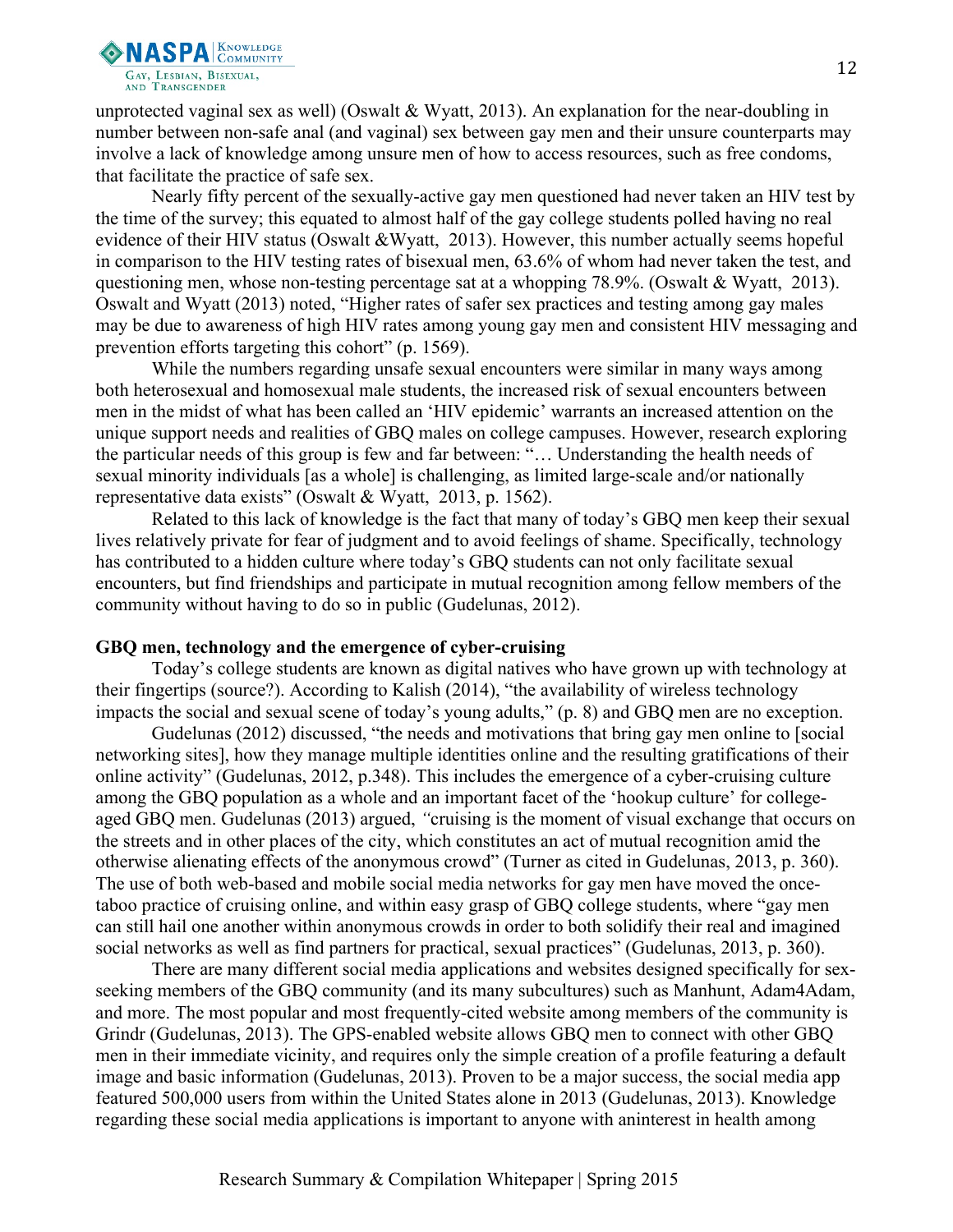

GBQ students, as "87% of focus group respondents and 92% of intercept interview participants said that they belonged to at least one other social network was primarily designed to facilitate sexual encounters" (Gudelunas, 2013, p. 356). As mentioned by Gudelunas (2013), one of the 'essential' features of these applications is a "sliding scale of anonymity provided" (p. 359). "Respondents appreciated having control over when and under what circumstances they would provide identifiable characteristics," (Gudelunas 2013, p. 362) allowing users to remain anonymous if they did happen to come across another user that they knew in real life.

#### **Conclusion**

As you can see, the sexual exploration of GBQ students is happening out of sight from college administration and other parties that have an interest in their health, instead taking place privately and in the palm of the students' hand. As noted above, it is important to understand the unique needs of GBQ students if health officials and other institution leaders are to assist this high-risk group with making through their college years safe and sound. An understanding of those specific needs has evolved greatly and is much more advanced compared to the 1960s and 1970s, but must continue to evolve for the sake of student sexual health efforts.

- Gudelunas, D. (2012). There's an app for that: the uses and gratifications of online social networks for gay men. Sexuality & Culture, 16(4), 347–365. doi:10.1007/s12119-012-9127-4
- Kalish, R. (2014). Sexual decision making in the context of hookup culture: a mixed-method examination. ProQuest, UMI Dissertations Publishing. Retrieved from http://fsu.summon.serialssolutions.com/2.0.0/link/0/eLvHCXMwY2AwNtIz0EUrE0yNE1N M0xJTgJSZaVKScVqapXFKkoGZZbKZuYlZCmikwMPRzMfb2CfSMgqpgHcTYmBKzRN lkHNzDXH20IWVlvEpOTnxxiagxj2weWNoLMbAAuwsp0owKBglGhibphgZpCUmmZukG VpYphkkmVikGpqkJJkbmyYnSzKI4zAEAJ7dL1g
- Oswalt, S. B., & Wyatt, T. J. (2013). Sexual health behaviors and sexual orientation in a U.S. national sample of college students, 1561–1572. doi:10.1007/s10508-012-0066-9
- Pew Research Center. (2013). A survey of LGBT Americans. Retrieved September 13, 2014, from http://www.pewsocialtrends.org/2013/06/13/a-survey-of-lgbt-americans/
- Turner, M. W. (2003). Backward glances: cruising the queer streets of New York and London. Reaktion Books.
- Warwick, I., Douglas, N., Aggleton, P., & Boyce, P. (2003). Young gay men and HIV/AIDS: towards a contextual understanding of sexual risk. Sex Education, 3(3), 215–299. Retrieved from http://www.tandfonline.com.proxy.lib.fsu.edu/doi/pdf/10.1080/1468181032000119104